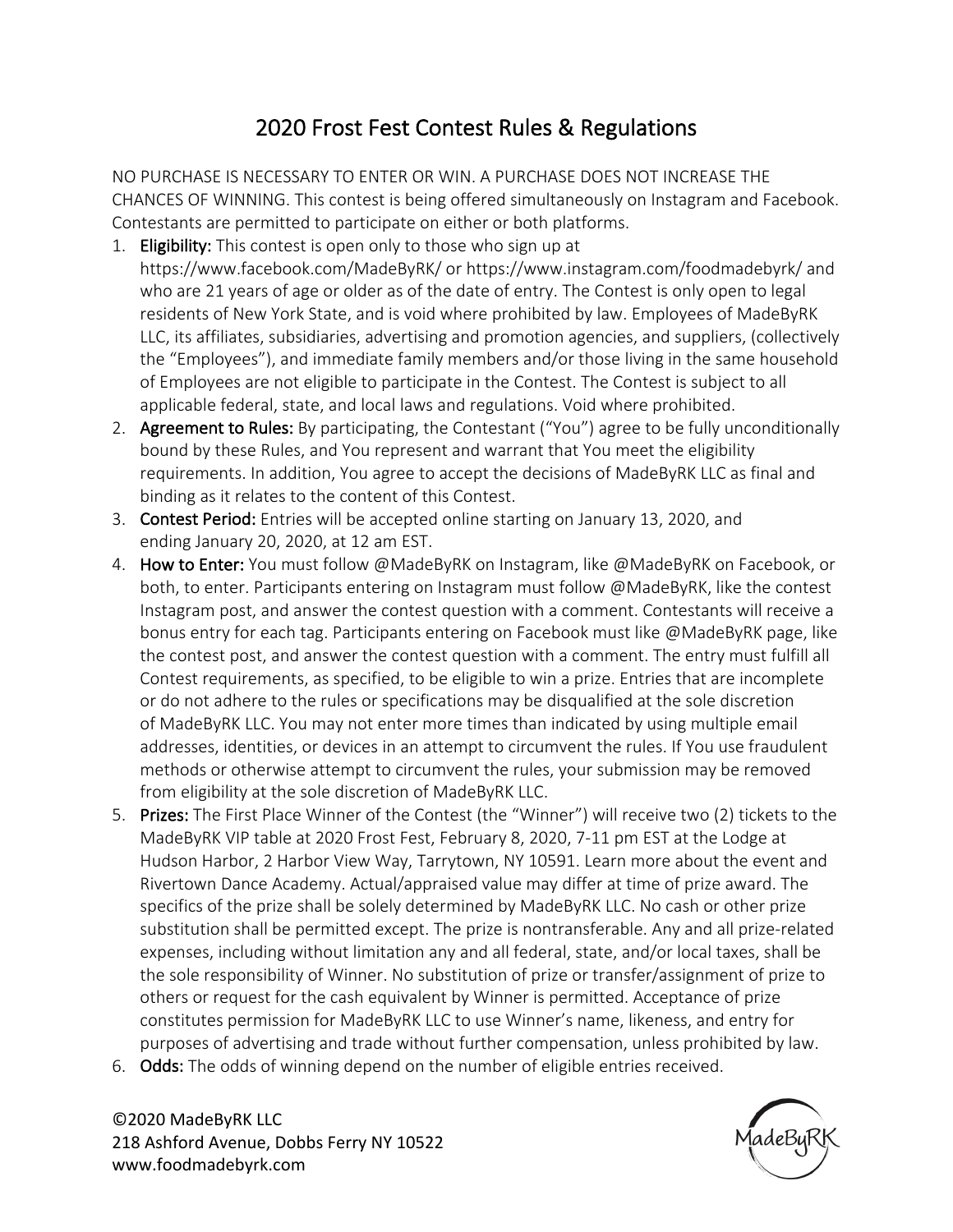- 7. Winner Selection and Notification: Winner will be selected by a random drawing under the supervision of MadeByRK LLC. Winner will be notified by post and message on Instagram and Facebook by January 24, 2020. MadeByRK LLC shall have no liability for Winner's failure to receive notices due to spam, junk e-mail or other security settings or for Winner's provision of incorrect or otherwise non-functioning contact information. If Winner cannot be contacted, is ineligible, fails to claim the prize within five (5) days from the time award notification was sent, or fails to timely return a completed and executed declaration and release as required, the prize may be forfeit and an alternate Winner selected. Receipt by Winner of the prize offered in this Contest is conditioned upon compliance with any and all federal, state, and local laws and regulations. ANY VIOLATION OF THESE OFFICIAL RULES BY WINNER (AT THE SOLE DISCRETION OF MadeByRK LLC) WILL RESULT IN WINNER'S DISQUALIFICATION AS WINNER OF THE CAMPAIGN, AND ALL PRIVILEGES AS WINNER WILL BE IMMEDIATELY TERMINATED.
- 8. Rights Granted by You: By entering this contest, You understand and agree that MadeByRK LLC, anyone acting on behalf of MadeByRK LLC, and licensees, successors, and assigns of MadeByRK LLC shall have the right, where permitted by law, to print, publish, broadcast, distribute, and use in any media now known or hereafter developed, in perpetuity and throughout the World, without limitation, your entry, name, portrait, picture, voice, likeness, image, statements about the Contest, and biographical information for news, publicity, information, trade, advertising, public relations, and promotional purposes. without any further compensation, notice, review, or consent. By entering this contest, You represent and warrant that your entry is an original work of authorship, and does not violate any third party's proprietary or intellectual property rights. If your entry infringes upon the intellectual property right of another, You will be disqualified at the sole discretion of MadeByRK LLC. If the content of your entry is claimed to constitute infringement of any proprietary or intellectual proprietary rights of any third party, You shall, at your sole expense, defend or settle against such claims. You shall indemnify, defend, and hold harmless MadeByRK LLC from and against any suit, proceeding, claims, liability, loss, damage, costs or expense, which MadeByRK LLC may incur, suffer, or be required to pay arising out of such infringement or suspected infringement of any third party's right.
- 9. Terms & Conditions: MadeByRK LLC reserves the right, in its sole discretion, to cancel, terminate, modify or suspend the Contest should virus, bug, non-authorized human intervention, fraud, or other cause beyond control of MadeByRK LLC corrupt or affect the administration, security, fairness, or proper conduct of the Contest. In such case, MadeByRK LLC may select the Winner from all eligible entries received prior to and/or after (if appropriate) the action taken by MadeByRK LLC. MadeByRK LLC reserves the right, in its sole discretion, to disqualify any individual who tampers or attempts to tamper with the entry process or the operation of the Contest or website or violates these Terms & Conditions. MadeByRK LLC has the right, in its sole discretion, to maintain the integrity of the Contest, to void votes for any reason, including, but not limited to: multiple entries from the same user from different IP addresses; multiple entries from the same computer in excess of that allowed by Contest rules; or the use of bots, macros, scripts, or other technical means

©2020 MadeByRK LLC 218 Ashford Avenue, Dobbs Ferry NY 10522 www.foodmadebyrk.com

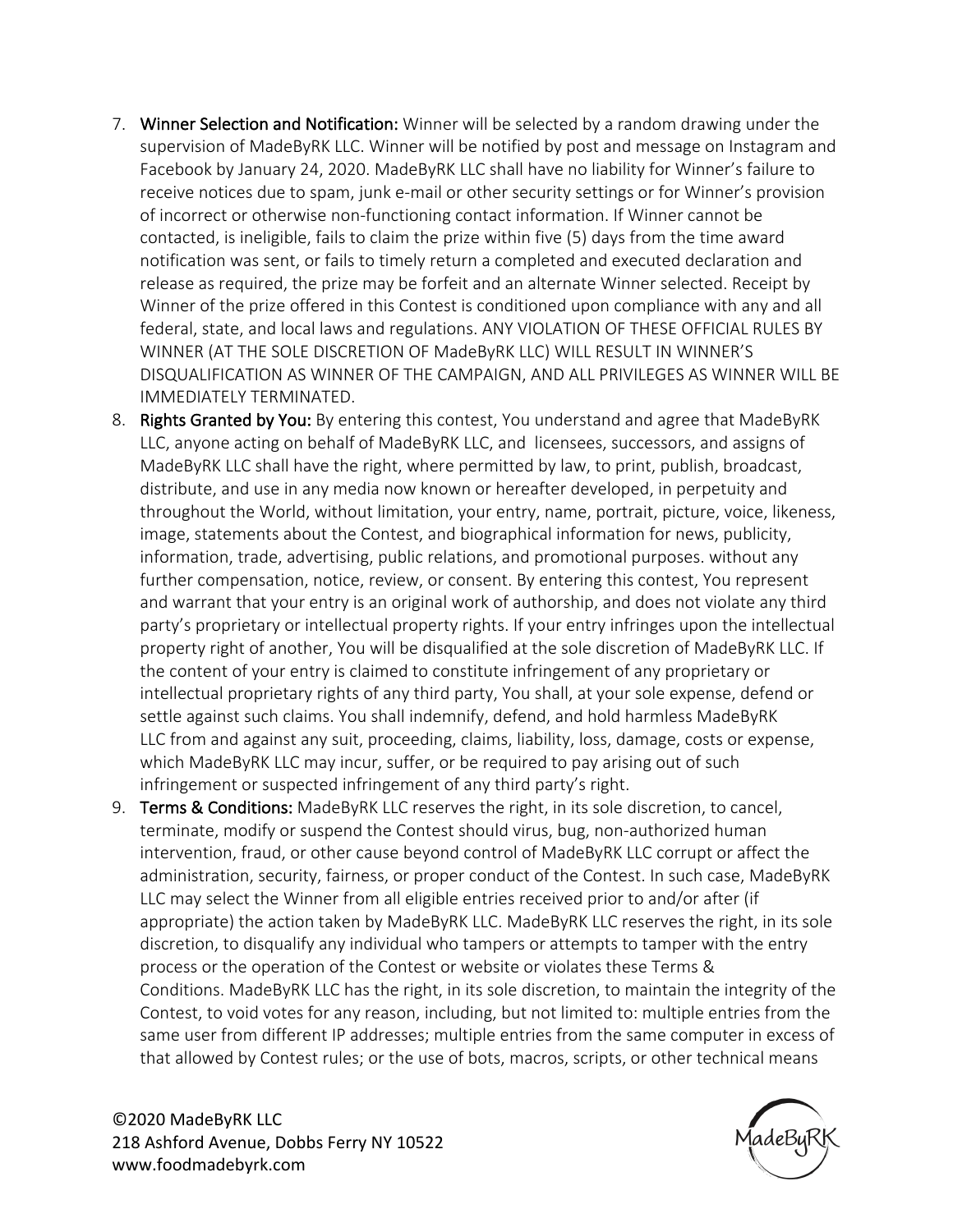for entering. Any attempt by an entrant to deliberately damage any website or undermine the legitimate operation of the Contest may be a violation of criminal and civil laws. Should such attempt be made MadeByRK LLC reserves the right to seek damages to the fullest extent permitted by law.

- 10. Limitation of Liability: By entering, You agree to release and hold harmless MadeByRK LLC and its subsidiaries, affiliates, advertising and promotion agencies, partners, representatives, agents, successors, assigns, employees, officers, and directors from any liability, illness, injury, death, loss, litigation, claim, or damage that may occur, directly or indirectly, whether caused by negligence or not, from: (i) such entrant's participation in the Contest and/or his/her acceptance, possession, use, or misuse of any prize or any portion thereof; (ii) technical failures of any kind, including but not limited to the malfunction of any computer, cable, network, hardware, or software, or other mechanical equipment; (iii) the unavailability or inaccessibility of any transmissions, telephone, or Internet service; (iv) unauthorized human intervention in any part of the entry process or the Promotion; (v) electronic or human error in the administration of the Promotion or the processing of entries.
- 11. Disputes: THIS CONTEST IS GOVERNED BY THE LAWS OF THE UNITED STATES OF AMERICA AND NEW YORK STATE, WITHOUT RESPECT TO CONFLICT OF LAW DOCTRINES. As a condition of participating in this Contest, participant agrees that any and all disputes that cannot be resolved between the parties, and causes of action arising out of or connected with this Contest, shall be resolved individually, without resort to any form of class action, exclusively before a court located in New York State having jurisdiction. Further, in any such dispute, under no circumstances shall participant be permitted to obtain awards for, and hereby waives all rights to, punitive, incidental, or consequential damages, including reasonable attorney's fees, other than participant's actual out-of-pocket expenses (i.e., costs associated with entering this Contest). Participant further waives all rights to have damages multiplied or increased.
- 12. Privacy Policy: Information submitted with an entry is subject to the Privacy Policy stated on the MadeByRK LLC website. Please read the Privacy Policy below.
- 13. Winners List: To obtain a copy of the Winner's name or a copy of these Official Rules, mail your request along with a stamped, self-addressed envelope to: MadeByRK LLC, 218 Ashford Avenue, Dobbs Ferry, NY 10522, USA. Requests must be received no later than February 8, 2020.
- 14. Sponsor: The Sponsor of the Contest is MadeByRK LLC, 218 Ashford Avenue, Dobbs Ferry, NY 10522, USA.
- 15. The Contest hosted by MadeByRK LLC is in no way sponsored, endorsed, administered by, or associated with Facebook or Instagram.
- 16. By entering the contest, You affirm You have reviewed, accepted, and agreed to all of the Official Rules.

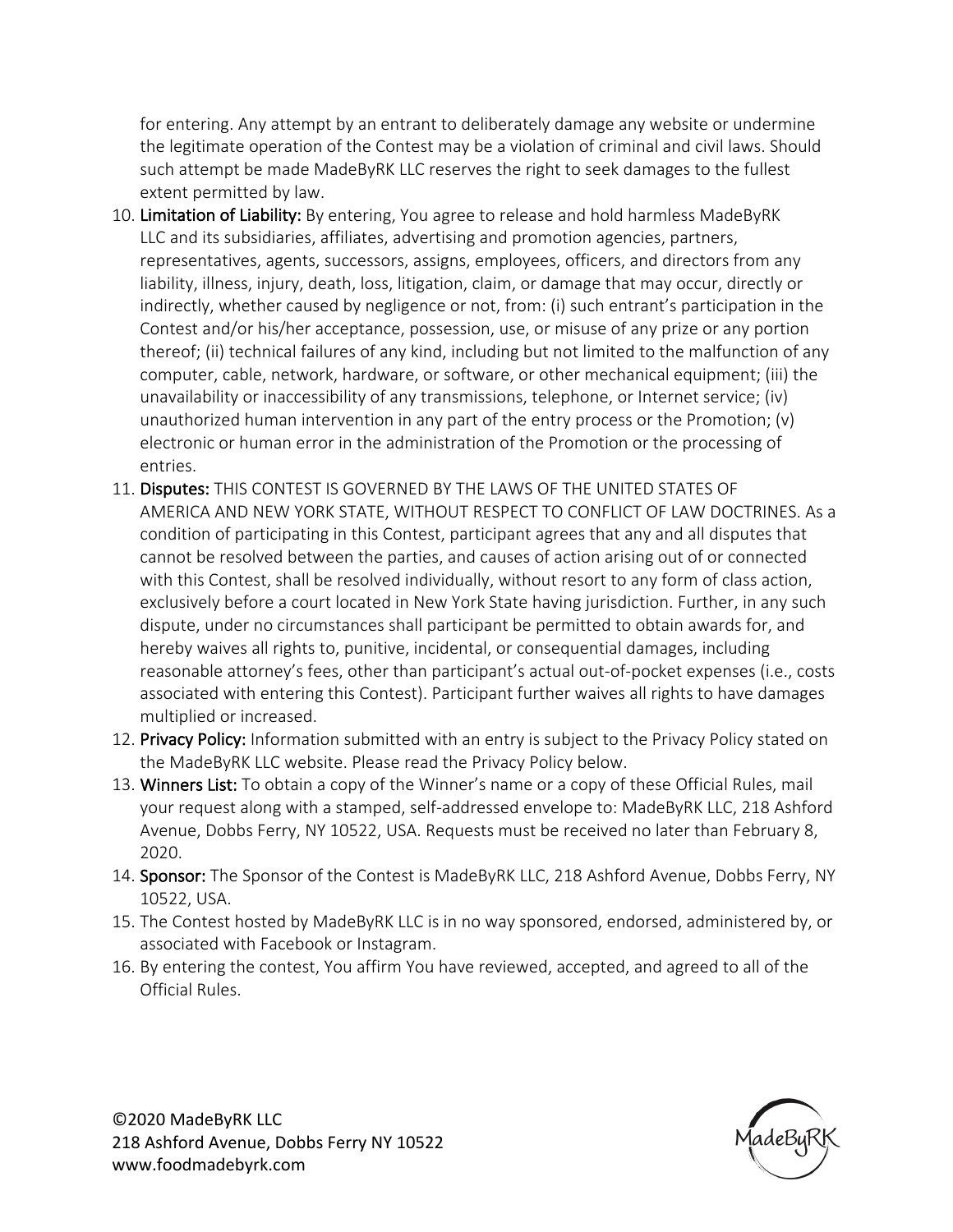# **Privacy Policy**

### **What type of information do we collect?**

We receive, collect and store any information you enter on our website or provide us in any other way. In addition, we collect the Internet protocol (IP) address used to connect your computer to the Internet; login; e-mail address; password; computer and connection information and purchase history. We may use software tools to measure and collect session information, including page response times, length of visits to certain pages, page interaction information, and methods used to browse away from the page. We also collect personally identifiable information (including name, email, password, communications); payment details (including credit card information), comments, feedback, product reviews, recommendations, and personal profile.

#### **How do we collect information?**

When you conduct a transaction on our website, as part of the process, we collect personal information you give us such as your name, address and email address. Your personal information will be used for the specific reasons stated above only.

#### **Why do we collect such personal information?**

We collect such Non-personal and Personal Information for the following purposes:

- 1. To provide and operate the Services;
- 2. To provide our Users with ongoing customer assistance and technical support;
- 3. To be able to contact our Visitors and Users with general or personalized service-related notices and promotional messages;
- 4. To create aggregated statistical data and other aggregated and/or inferred Nonpersonal Information, which we or our business partners may use to provide and improve our respective services;
- 5. To comply with any applicable laws and regulations.

## **How do we store, use, share and disclose our site visitors' personal information?**

Our website is hosted on the Wix.com platform. Wix.com provides us with the online platform that allows us to sell our products and services to you. Your data may be stored through Wix.com's data storage, databases and the general Wix.com applications. They store your data on secure servers behind a firewall.

All direct payment gateways offered by Wix.com and used by our company adhere to the standards set by PCI-DSS as managed by the PCI Security Standards Council, which is a joint effort of brands like Visa, MasterCard, American Express and Discover. PCI-DSS requirements help ensure the secure handling of credit card information by our store and its service providers.